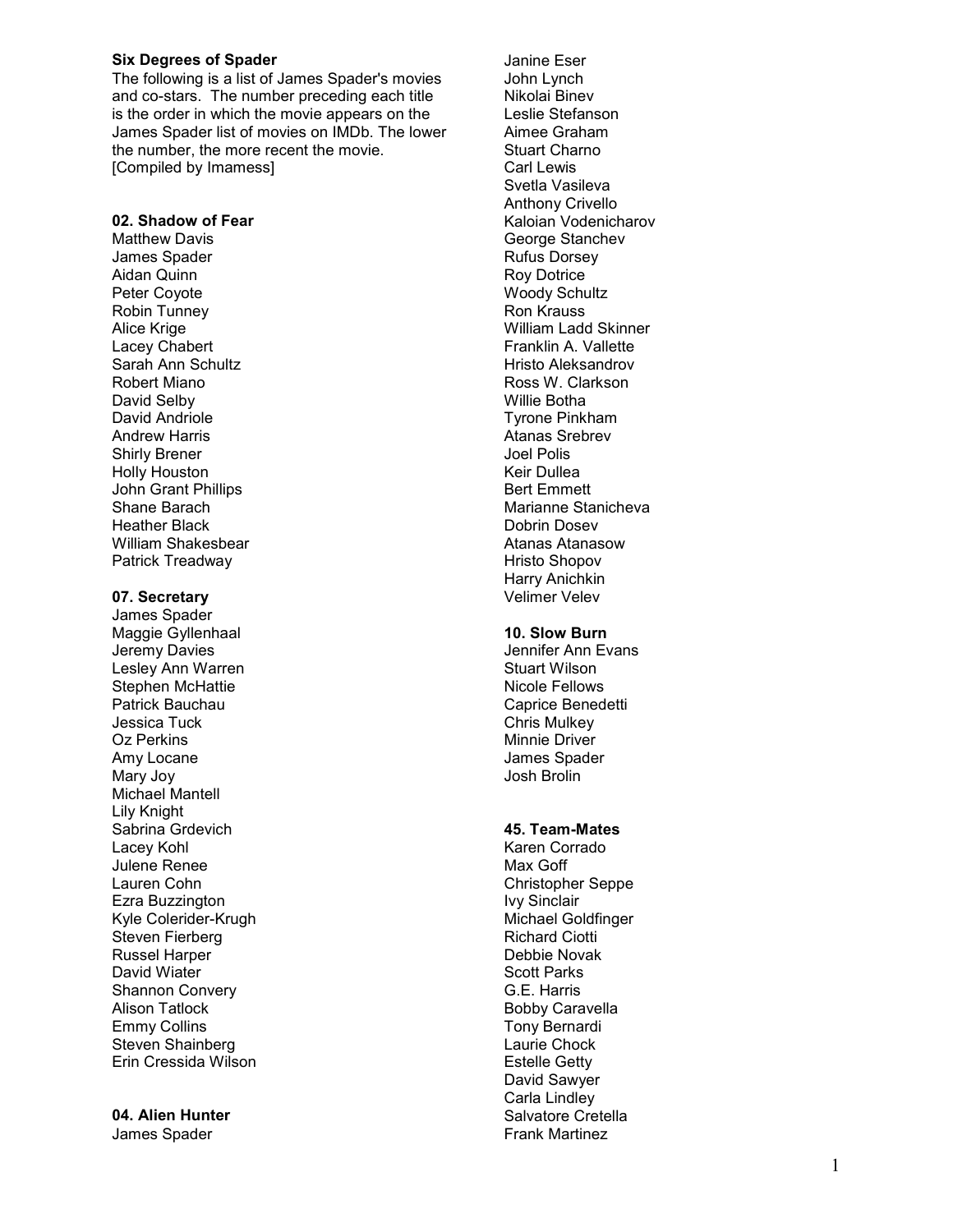Sandra White Irwin Keyes Dolores Bauman James Spader Edward D. Phillips

## 43. Cocaine: One Man's Seduction

Dennis Weaver Karen Grassle Pamela Bellwood James Spader David Ackroyd Jeffrey Tambor Richard Venture Ted Le Plat Sandy Ward Dennis Robertson Terry Wills Kieu Chinh Denise Crosby Bill Dearth Stephen Keep Dennis Howard Kelly Piper Clark L'Amoreaux Susan Lewis Marii Mak Stacy MacGregor Edwin Owens Lauren Hutton

## 06. The Pentagon Papers

James Spader Claire Forlani Paul Giamatti Alan Arkin Kenneth Welsh Maria del Mar Sean McCann James Downing Richard Fitzpatrick Jonas Chernick Amy Price-Francis Aaron Ashmore George R. Robertson Robert Seeliger Roland Rothchild Damir Andrei Carl Marotte David Fox Neville Edwards Matt Cooke Jonathan Higgins Owen Rilan Sharon McFarlane Daneen Boone Judah Katz Bruce Gooch Mark Benesh Martin Roach

Troy Blendell Amy Troung Kris Saric Derek Murchie Hannah Lochner Hayley Lochner Michael Cameron Adam Butcher Julio Benitez Guardiola Carlos Mellado Manuel Angel Torres John Connolly Brandon Barre Richard Blackburn John Blackwood Michael Spencer-Davis David Lyle Michael Stevens

#### 09. The Stickup

James Spader Leslie Stefanson David Keith John Livingston Robert Miano Alf Humphreys Tim Henry Mark Holden Scott Heindl Alex Zahara Alvin Sanders Cindy Maines Karin Konoval Christina Jastrzembska Leonard George Curtis Ahenakew Richard Ian Cox Kathryn Kirkpatrick Moneca Stori Danny Wattley Jay Kramer Paul Dignard Michael Roberds Elan Ross Gibson Kenneth G. McIntyre Ellen Kennedy Dalias Blake Keith Dallas

### 12. Supernova

James Spader Angela Bassett Robert Forster Lou Diamond Phillips Peter Facinelli Robin Tunney Wilson Cruz Eddy Rice Jr. Knox White Kerrigan Mahan Vanessa Marshall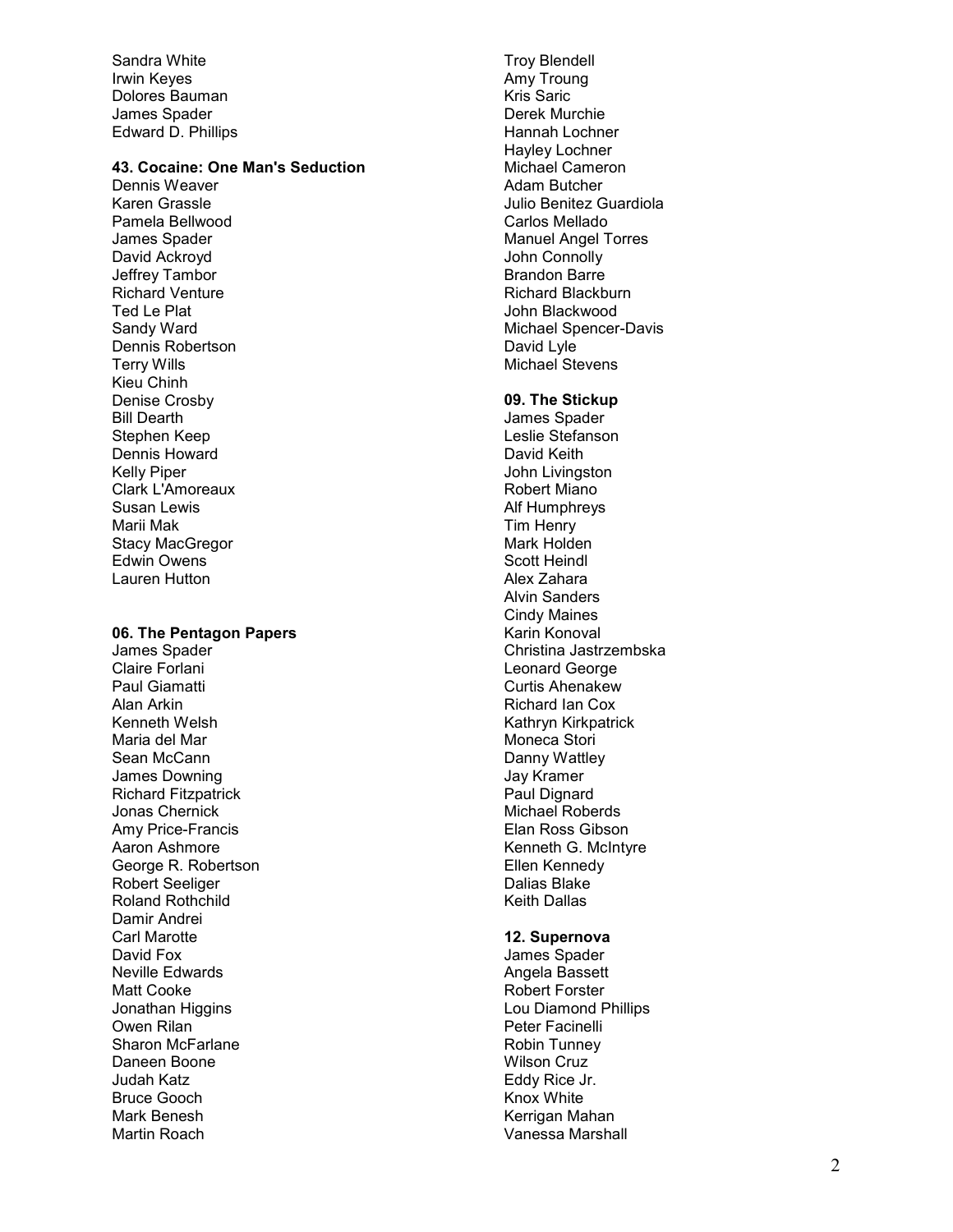11. The Watcher James Spader Keanu Reeves Marisa Tomei Ernie Hudson Chris Ellis Robert Cicchini Yvonne Niami Jenny McShane Gina Alexander Rebekah Louise Smith Joseph Sikora Jill Peterson Michele DiMaso Andrew Rothenberg David Pasquesi Dana Kozlov Butch Jerinic Marilyn Dodds Frank Rebeca Arthur Sheila Lahey Jason Wells Lisa Velten Frederic Garcia Mindy Bell Ryan Oliver Varen Black Tamara Tungate Jennifer Anglin Quinn Yancy Peter J. Reineman Michael Nicolosi Rich Komenich Michael Guido Janelle Snow Joe Forbrich Scott Benjaminson Chris Ashworth Mike Bacarella René Ketterer Mark Lassise Scott A. Martin Joe Monaco Joey Sylvester 13. Curtain Call James Spader Polly Walker Michael Caine Maggie Smith Buck Henry Sam Shepard Frank Whaley Marcia Gay Harden Frances Sternhagen

Peter Maloney Nicky Silver Phyllis Somerville Julianne Nicholson Susan Berman Todd Alcott

Ellen Synn David Roya Brett Gillen Bernie Friedman Tiffany Ochiltree Dean Garvin Tod Engle Jack Stephens Les Shenkel Paul Renee Joshua C. Whiting Sally Fay Cottingham Valerie Perrine

## 15. Driftwood

James Spader Anne Brochet Barry McGovern Anna Massey Aiden Grenell Kevin McHugh John Cleere Eamon Rohan Liam Rigney Ger Ryan Caroline Grey

## 14. Critical Care

James Spader Kyra Sedgwick Helen Mirren Anne Bancroft Albert Brooks Jeffrey Wright Margo Martindale Wallace Shawn Philip Bosco Colm Feore Edward Herrmann James Lally Harvey Atkin Al Waxman Hamish McEwan Jackie Richardson Barbara Eve Harris Conrad Coates Bruno Dressler Caroline Nielsen Gladys O'Connor Kay Hawtrey Don Carmody Kim Roberts Naomi Blicker Merwin Mondesir Bruce Hemmings Paul Brown Michael Colton David Sparrow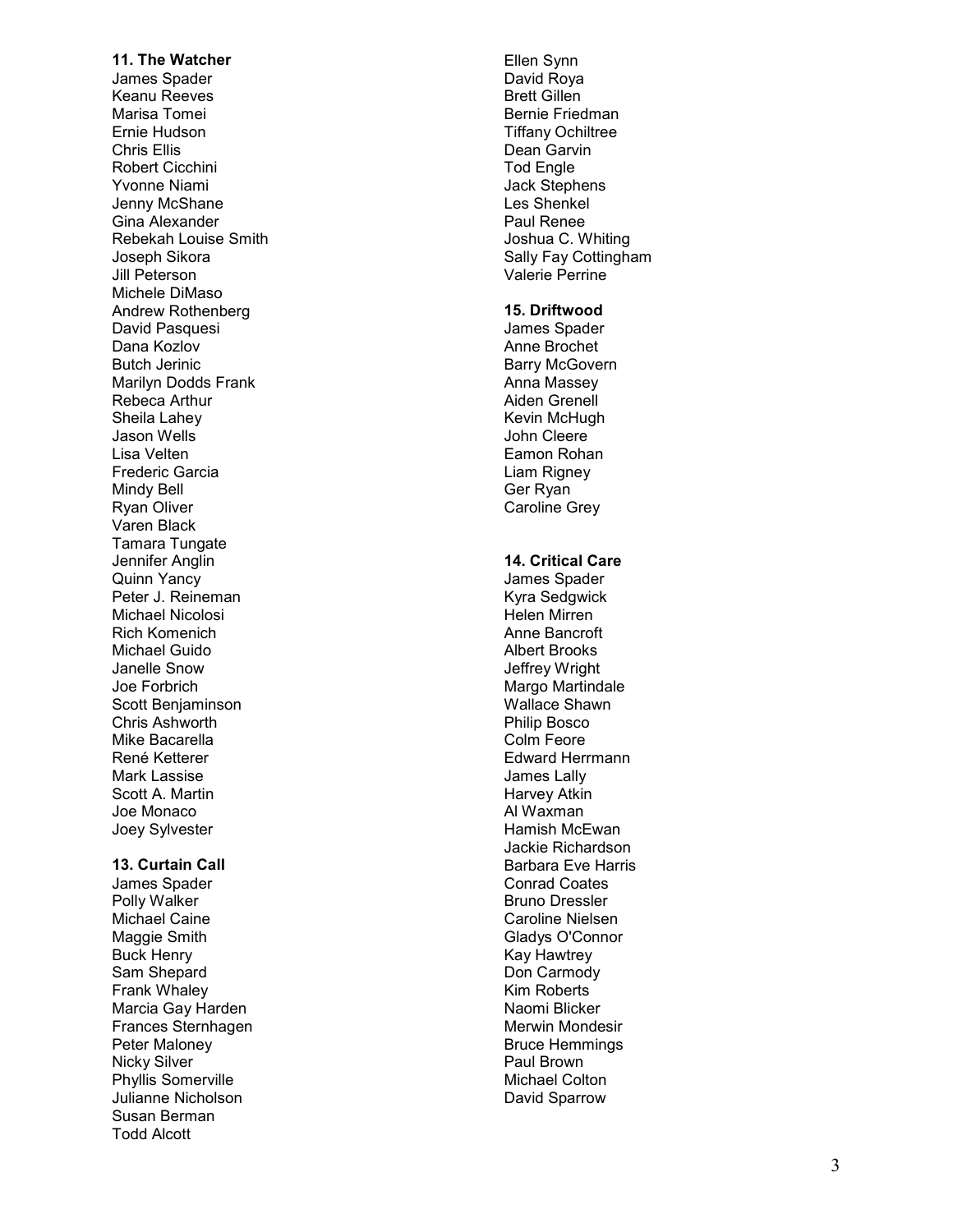## 22. The Music of Chance

James Spader Mandy Patinkin M. Emmet Walsh Charles Durning Joel Grey Samantha Mathis Chris Penn Pearl Jones Jordan Spainhour Paul Auster

### 16. Keys to Tulsa

Eric Stoltz James Spader Deborah Kara Unger Joanna Going Michael Rooker Randy Graff Mary Tyler Moore James Coburn Peter Strauss Cameron Diaz Dennis Letts Josh Ridgway Marco Perella George Greif Doran Ingram Alex Allen Morris Vernon Grote Lauren Rochelle Randy Stripling Randy Means Vicky Hutson Lucia Reeves Roger Burlage Debbie Bowman Sanda Czapla Marcella Mhall Erin Swenson Dawn Warner Ramos Joan Arenstein Scott Sligar

# 28. Sex, Lies, and Videotape

James Spader Andie MacDowell Peter Gallagher Laura San Giacomo Ron Vawter Steven Brill Alexandra Root Earl T. Taylor David Foil

#### 17. 2 Days in the Valley Danny Aiello Greg Cruttwell Jeff Daniels Teri Hatcher

Glenne Headly Peter Horton Marsha Mason Paul Mazursky James Spader Eric Stoltz Charlize Theron Keith Carradine Louise Fletcher Austin Pendleton Kathleen Luong Michael Jai White Cress Williams Lawrence Tierney Micole Mercurio William Stanton Deborah Benson-Wald Ada Maris

### 29. The Rachel Papers

Dexter Fletcher Ione Skye Jonathan Pryce James Spader Bill Paterson Michael Gambon Lesley Sharp Jared Harris Aubrey Morris Claire Skinner Nicola Kimber Shirley Anne Field Pat Keen Amanda De Cadenet Gina McKee Daniel John Shirley King Siri Neal Di Langford Hepburn Graham Amanda Dickinson Joe Wreddon Amy Fleetwood Jimmy Buchanan Louise Hodges

#### 19. Stargate

Kurt Russell James Spader Viveca Lindfors Alexis Cruz Mili Avital Leon Rippy John Diehl Carlos Lauchu Djimon Hounsou Erick Avari French Stewart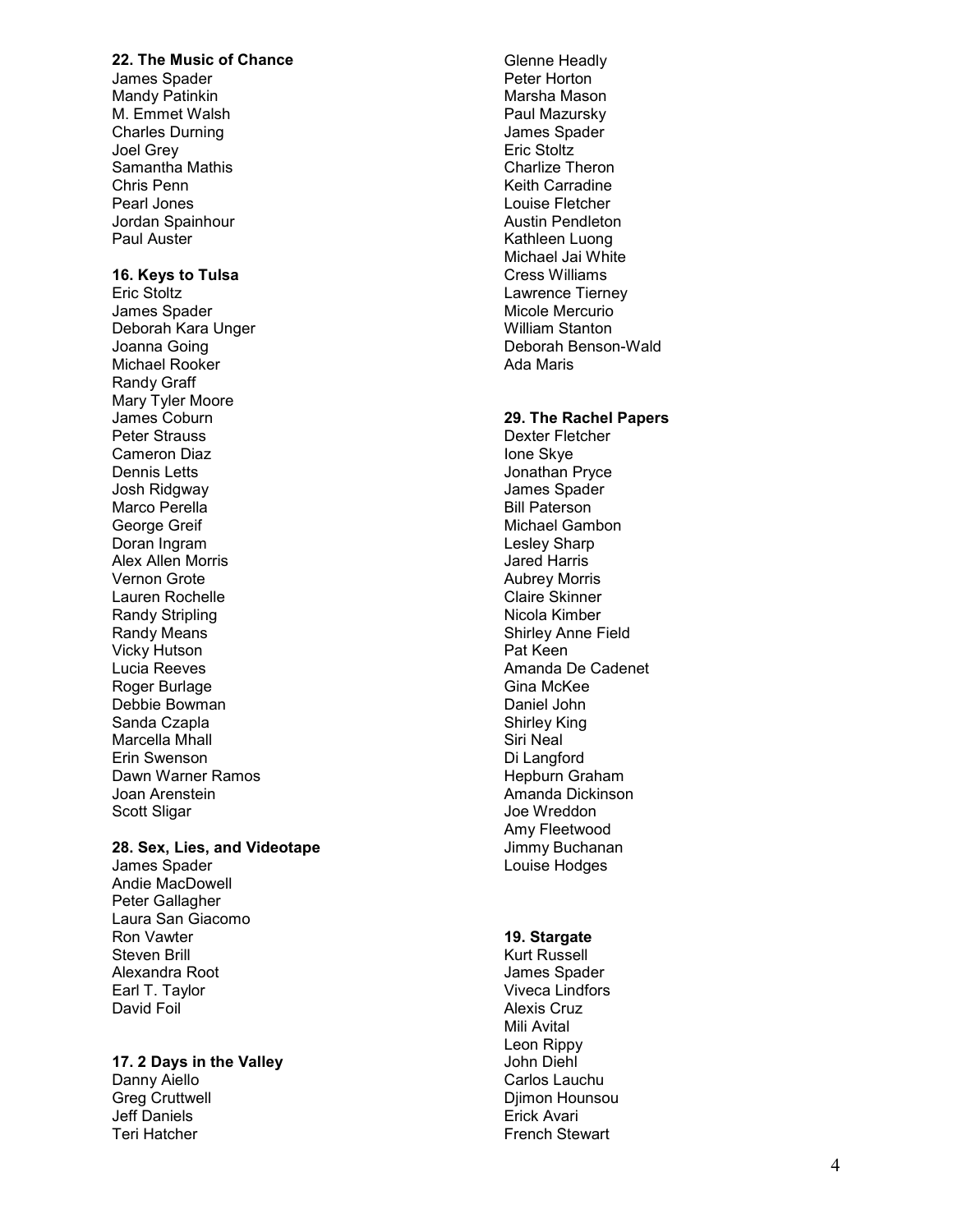Gianin Loffler Jaye Davidson Christopher John Fields Derek Webster Jack Moore Steve Giannelli David Pressman Scott Alan Smith Cecil Hoffman Rae Allen Richard Kind John Storey Lee Taylor-Allan George Gray Kelly Vint Erik Holland Nick Wilder Sayed Badreya Michael Concepcion Jerry Gilmore Michel Jean-Philippe Dialy N'Daiye Gladys Holland Roger Til Kenneth Danziger Christopher West Robert Ackerman Kieron Lee Frank Welker Dax Biagas Kit West

#### 20. Wolf

Jack Nicholson Michelle Pfeiffer James Spader Kate Nelligan Richard Jenkins Eileen Atkins Christopher Plummer Ron Rifkin David Hyde Pierce Om Puri Prunella Scales Brian Markinson Peter Gerety Bradford English Stewart J. Zully Thomas F. Duffy Tom Oppenheim Eva Rodriguez Joanna Sanchez Elizabeth Massie Starletta DuPois Kaity Tong Christopher Birt David Schwimmer Oz Perkins Van Bailey Jose Soto

Dwayne McClary Irene Forrest Jeffrey Allen O'Den Jack Nisbet Lia Chang Dale Kasman Jennifer Nicholson Leigh Carlson Shirin Devrim Lisa Emery William Hill Madhur Jaffrey Allison Janney Dorinda Katz Alice Liu Kirby Mitchell Rawleigh Moreland Cynthia O'Neal Timothy Thomas Max Weitzenhoffer

## 23. Bob Roberts

Tim Robbins Giancarlo Esposito Alan Rickman Ray Wise Brian Murray Gore Vidal Rebecca Jenkins Harry J. Lennix John Ottavino Robert Stanton Kelly Willis Merrilee Dale Tom Atkins David Strathairn James Spader Pamela Reed Helen Hunt Eva Amurri Jim West Peter Gallagher Lynne Thigpen Bingo O'Malley Kathleen Chalfant Ruth Lesko Jack Black Matthew Faber Matt McGrath Anita Gillette Susan Sarandon Fred Ward Charles R. Altman Shannon Holt Staci Marcum Shira Piven Steve Pink Fisher Stevens Gil Robbins Angela Hall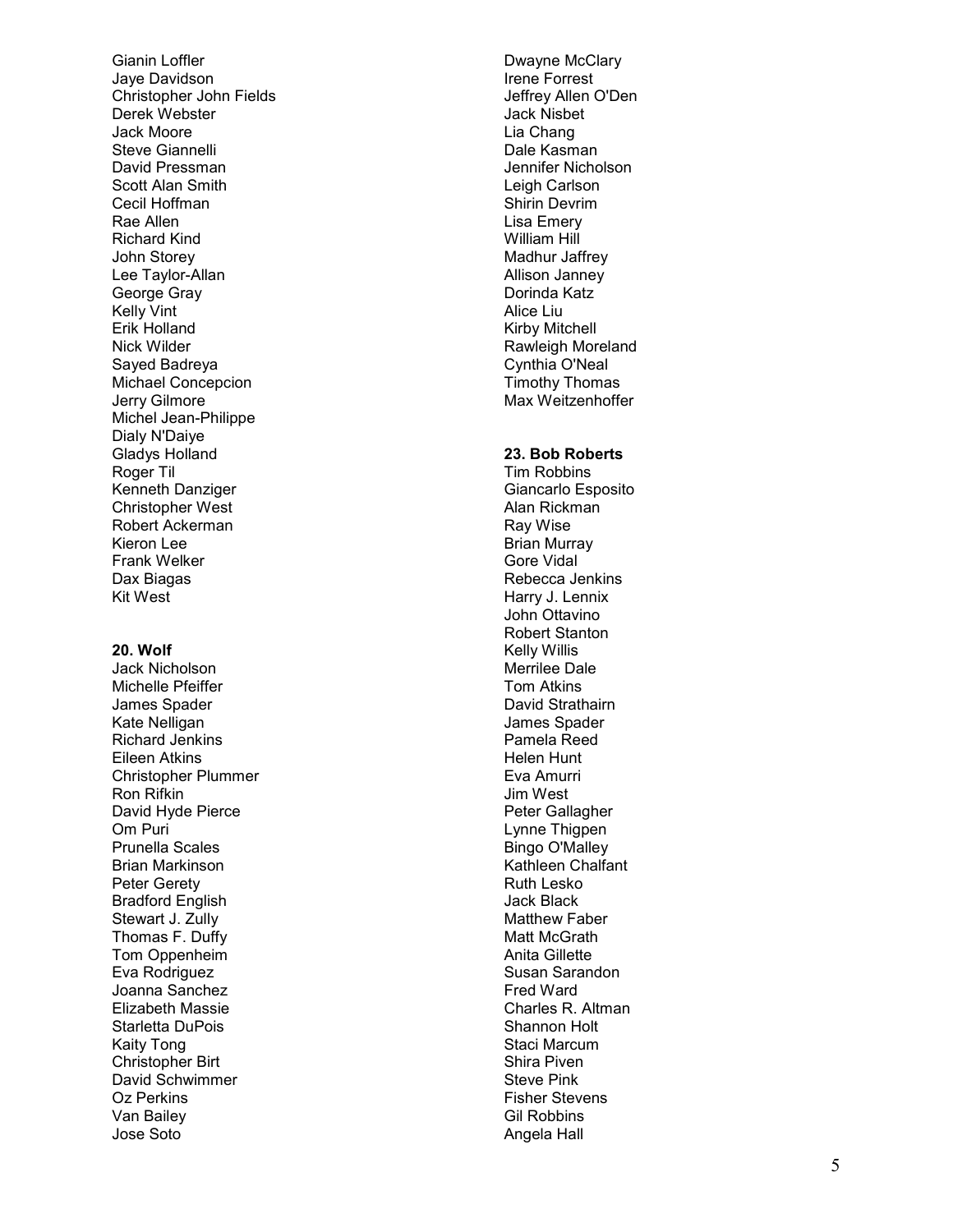Lee Robbins John Cusack Bob Balaban Allan F. Nicholls June Stein Adam Simon Ned Bellamy Natalie Strong Burnice Brourman Pat Logan Larry John Meyers Robert Hegyes Tom Tully Anthony Dileo Jr. Jane Crawford Ann Talman Lamont Arnold Gabrielle Robbins Adele Robbins Brian Powell Paul Quinn Dean Robinson Jeff Foster Jeremy Piven Lee Arenberg David Sinaiko Brent Hinkley Hal O'Leary Don Brockett Linda King Tracy Generalovich Aaron Jackson Stephen Halbert Jeff Tackett

#### 08. Speaking of Sex

James Spader Melora Walters Jay Mohr Nathaniel Arcand Megan Mullally Lara Flynn Boyle Nick Offerman Greg Pitts Daniel Libman Don MacKay Paul Schulze Catherine O'Hara Phil LaMarr Bill Murray Hart Bochner Kathryn Erbe Kathleen Robertson Anjul Nigam Marty Antonini Bill Meilen Terry Lawrence Sheri D. Wilson Michelle Fansett Tarryl Hektner

Robert Burton Hubele 21. Dream Lover James Spader Mädchen Amick Fredric Lehne Bess Armstrong Larry Miller Kathleen York Kate Williamson Tom Lillard William Shockley Carl Sundstrom Irwin Keyes Joel McKinnon Miller Joseph Scoren Archie Lang Clyde Kusatsu Alexander Folk Michael Chow Talya Ferro Sandra Kinder Peter Zapp Armando Pucci Janel Moloney Jeanne Bates Shawne Rowe Robert David Hall Scott Coffey Lucy Butler Gretchen Becker Harriet C. Leider Blair Tefkin Paul Ben-Victor Ava Dupree Erick Avari Michael Milhoan Eleanor Zoe Cassie Cole Timothy Johnson

#### 24. Storyville

James Spader Joanne Whalley Jason Robards Charlotte Lewis Michael Warren Piper Laurie Michael Parks Chuck McCann Charles Haid Chino 'Fats' Williams Woody Strode Jeff Perry Galyn Görg Justine Shapiro George Cheung Phillip Carter Ron Gural Fred Lewis Graham Timbes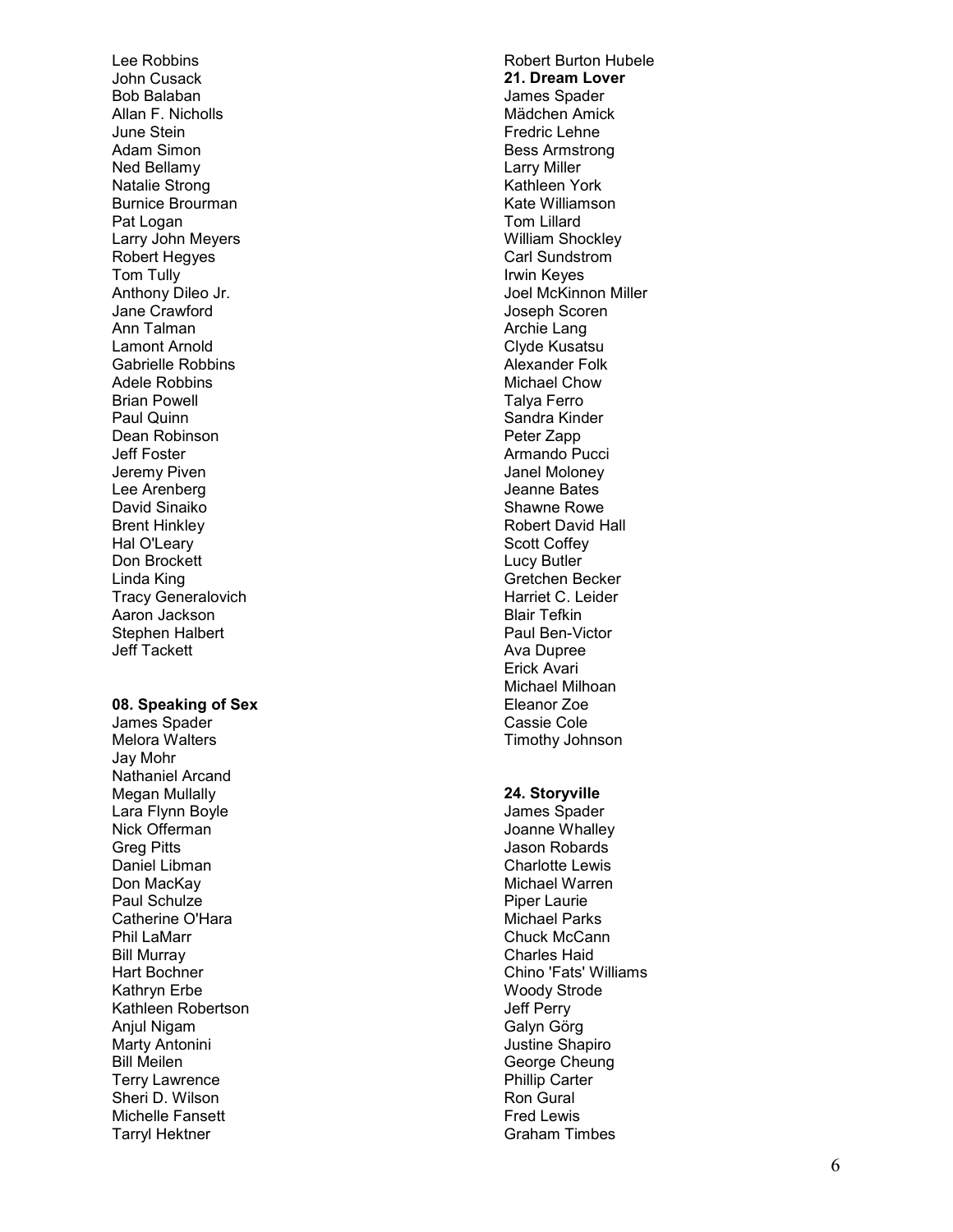Steve Forrest Lionel Ferbos Bernard Zette Sally Ann Roberts Jim Gleeson

#### 44. Endless Love

Brooke Shields Martin Hewitt Shirley Knight Don Murray Richard Kiley Beatrice Straight James Spader Ian Ziering Robert Moore Penelope Milford Jan Miner Salem Ludwig Leon B. Stevens Vida Wright Jeff Marcus Patrick Taylor Jamie Bernstein Tom Cruise Jeffrey B. Versalle Jami Gertz Maria Todd

## 25. True Colors

John Cusack James Spader Imogen Stubbs Mandy Patinkin Richard Widmark Dina Merrill Philip Bosco Paul Guilfoyle Brad Sullivan Russell Dennis Baker Don McManus Karen Jablons-Alexander Wendee Pratt Rende Rae Norman Frank Hoyt Taylor Anthony Fusco Bev Appleton Mary Mara Julian Bell Larry Joshua Tom Sean Foley Bruce McCarty Joe Mattys Steve Morley Joshua Billings Ronnie Farer Kim Criswell Sam Hoffman Antonia Rey

Peter Hackes Stephen H. Aronson Sally Beckner Michael Stanton Kennedy Sam Wells Phillip Coccioletti John Battle Mike Fowler Timothy Chambers Tom Ellis Michael Haley Richard Adee Donald 'Spec' Campen Jr. Ernie Dunn Anne H. Hill O. Dewayne 'Bart' Davis Mary McMillan Sue Boyd Chester Holt Ed Sala Rhonda Fitzgerald Lisa Cooley Thomas Hauff Scott Wickware Tony Carlin Keith Weinstein

#### 41. A Killer in the Family

Robert Mitchum James Spader Lance Kerwin Eric Stoltz Salome Jens Lynn Carlin Stuart Margolin Arliss Howard Amanda Wyss Susan Swift Catherine Mary Stewart Nolan Adams Spencer Alston Tip Boxell Craig Clyde Walt Field Philip Halstead C. Michael Henry Russ McGinn Richard Mitchell Michael Ruud Michael Stanley George Strine George K. Sullivan Ted White Scott Wilkinson Allen Williams Norman T. Stephens Mike Gwilliam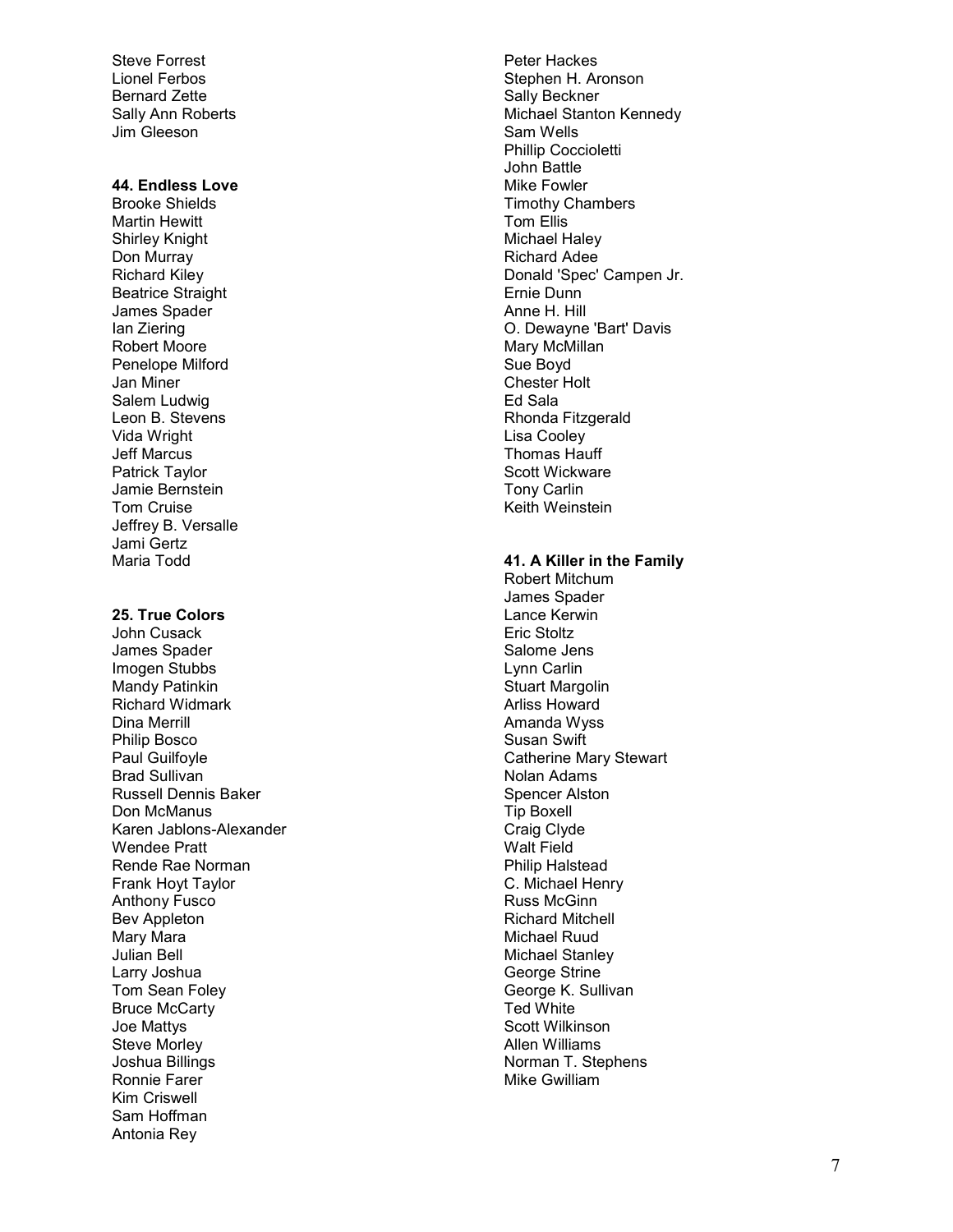## 40. The Family Tree

Frank Converse Anne Archer James Spader Jonathan Hall Kovacs Melora Hardin Martin Hewitt Alan Feinstein Joanna Cassidy Ann Dusenberry

## 26. White Palace

Susan Sarandon James Spader Jason Alexander Kathy Bates Eileen Brennan Steven Hill Rachel Chagall Corey Parker Renée Taylor Jonathan Penner Barbara Howard Kim Myers Hildy Brooks Mitzi McCall K.C. Carr Glenn Savan Fannie Belle Lebby Vernon Dudas Maryann Kopperman Maria Pitillo Jeremy Piven Robert Bourgeois Lantz Harshbarger Jordan Stone William Oberbeck John Flack Wilma Myracle Joseph Rosenbloom Michael E. Arnett Janet Lofton Sherry Grogan Patrick S. Harrigan Adrienne Brett Toni Lynn Ellen Cantalupo Jonathan Ames Blanche Brill Louis Brill Carlo Allen Charles Bazaldua Bart Braverman Joan Crosby Judi M. Durand Greg Finley Javier Grajeda Rosanna Huffman Barbara Harris Harvey Jason

Marsha Kramer David McCharen Paige Pollack Jan Rabson David Randolph Noreen Reardon Susan Napoli Gary Schwartz Suzanne Stone Spiros Focás Robyn Rosenfeld Ken Tipton

## 30. Jack's Back

James Spader Cynthia Gibb Jim Haynie Robert Picardo Rod Loomis Rex Ryon Chris Mulkey Wendell Wright John Wesley Bobby Hosea Danitza Kingsley Anne Betancourt Diane Erickson Sis Greenspon Graham Timbes Mario Machado Paul Du Pratt Rana Ford Daniela Petr Shawne Rowe Kevin M. Glover John Harrison Cassian Elwes Spencer Clarke Pola Del Mar Kathryn O'Reilly Brian 'Fats' Bender Richard Parker Cindy Guyer Frances Fleming

## 27. Bad Influence

Palmer Lee Todd Rob Lowe James Spader Rosalyn Landor Tony Maggio Kathleen Wilhoite Marcia Cross Sunny Smith Susan Lee Hoffman Jeff Kaake Christian Clemenson Charisse Glenn Jay Della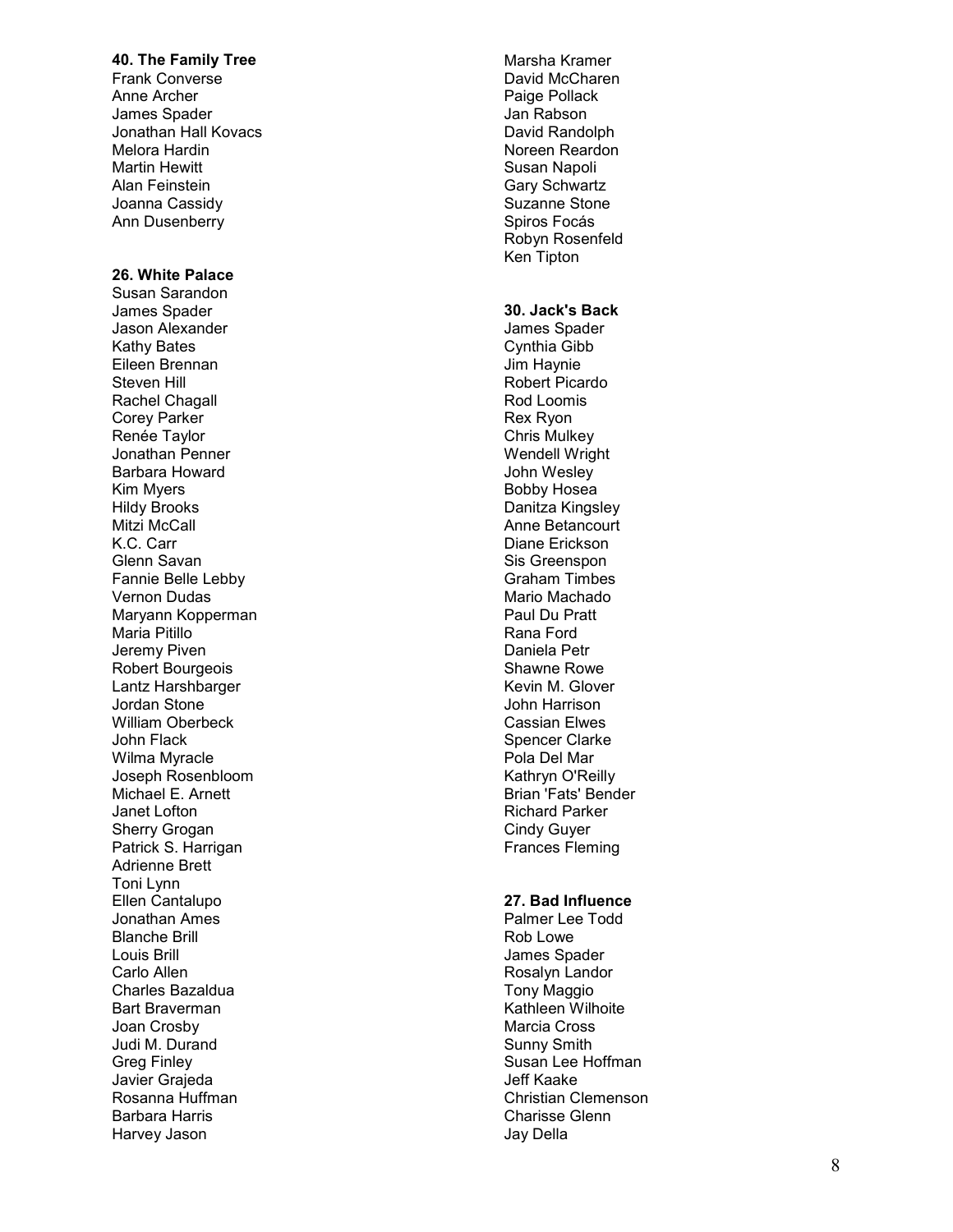Inger Lorre Alex Kirst Jet Freedom Cliff D. Sam Merrick Grand L. Bush David Duchovny Lisa Zane Perri Lister Michael Kristick Bianca Rossini John de Lancie Warren Stanhope Lilyan Chauvin Eddy Armani Leslie Bernard Joseph Belle Avery John Mahon Joyce Meadows Wanda Norman Said Faraj John Verea Sachi Parker Kelly Miller Christina Cocek Brendan Hughes Tilghmann Branner Joey Miyashima Dominique Jennings Kelly Delksekamp Sarah Elgart Keith McDaniel Stacy Versier Adrienne Leigh Alicia Arden Todd Simmons

### 32. Less Than Zero

Andrew McCarthy Jami Gertz Robert Downey Jr. James Spader Tony Bill Nicholas Pryor Donna Mitchell Michael Bowen Sarah Buxton Lisanne Falk Michael Greene Neith Hunter Afton Smith Brian Wimmer Kelly Wolf David Colby Anthony Kiedis Flea Brittain Frye Jack Irons Afrika Islam Kris Jorgenson

Jeannette Kerner Lee Kissinger Moya Kordick Jayne Modean Jude Mussetter Jessica Puscas Jandi Swanson Eric Walker Scott Warner John Yurasek Brad Pitt Tom Verica

## 18. Crash

James Spader Holly Hunter Elias Koteas Deborah Kara Unger Rosanna Arquette Peter MacNeill Yolande Julian Cheryl Swarts Judah Katz Nicky Guadagni Ronn Sarosiak Boyd Banks

### 31. Wall Street

Charlie Sheen Tamara Tunie Franklin Cover Chuck Pfeiffer John C. McGinley Hal Holbrook James Karen Leslie Lyles Michael Douglas Faith Geer Frank Adonis John Capodice Martin Sheen Suzen Murakoshi Dani Klein François Giroday Josh Mostel Ann Talman Lisa Zebro Rocco Anacarola Martin Sherman Monique van Vooren Derek Keir Andrea Thompson Lauren Tom George Blumenthal Terence Stamp George Vlachos Liliane Montevecchi Ronald von Klaussen Michael O'Donoghue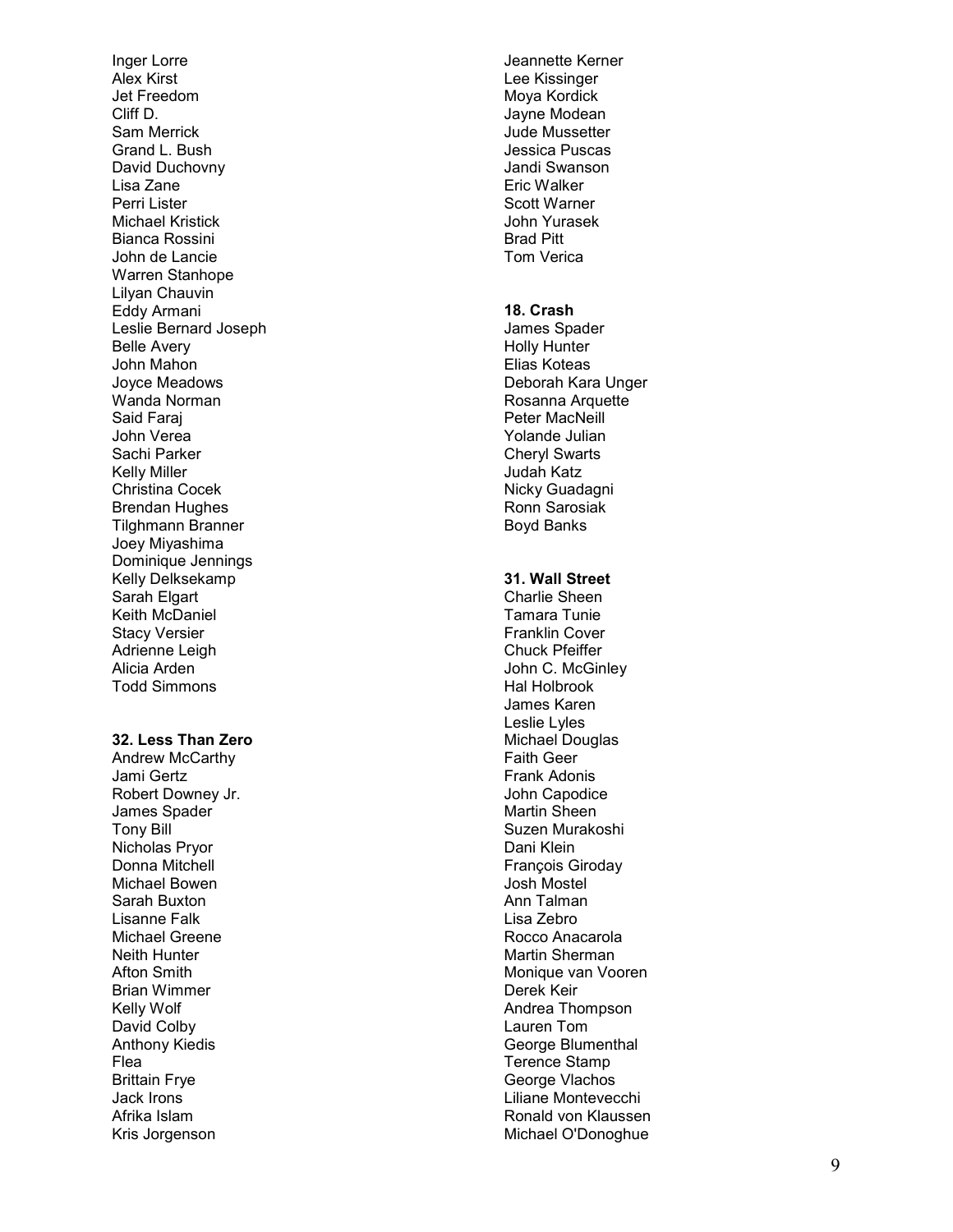Pirie MacDonald Thomas Anderson Sean Young Cecilia Peck Paul Guilfoyle Annie McEnroe Daryl Hannah Jack Pruett Ronald Yamamoto James Spader Yanni Sfinias Grant Shaud Carol Schneider Saul Rubinek Sean Stone Astrid De Richemonte Adelle Lutz Sylvia Miles Christopher Burge Richard Feigen James Rosenquist John Galateo Richard A. Dysart Marlena Bielinska William G. Knight Jean De Baer Bruce Diker Jeff Beck Diego Del Vayo Millie Perkins Pat Skipper John Deyle Michael A. Raymond Eugene Dumareso Lefty Lewis Mike Rutigliano Heather Evans Ken Lipper Donnie Kehr Elise Richmond David Logan Paul Kawecki Dickson Shaw Patrick Weathers Jill Dalton Allan Salkin Oliver Stone Michael C. Mahon Jeff Rector Pamela Riley Jon Wool James Bulleit Alexandra Neil Sam Ingraffia Anna Levine Byron Utley Bruce Daniel Diker Chris Nelson Norris

33. Baby Boom Diane Keaton Sam Shepard Harold Ramis Kristina Kennedy Michelle Kennedy Sam Wanamaker James Spader Pat Hingle Britt Leach Linda Ellerbee Kim Sebastian Mary Gross Patricia Estrin Elizabeth Bennett Peter Elbling Shera Danese Beverly Todd Angel David Nicholas Cascone William Frankfather Annie O'Donnell George Petrie Patti Johns Annie Golden Jennifer Balgobin Victoria Jackson Marianne Doherty John C. Cooke Carol Gillies Eugenie Ross-Leming Dori Brenner Jane Elliot Ben Diskin Paxton Whitehead Constance Forslund John Philbin Richard Humphreys Hansford Rowe Billy Beck Margaret Hussey Mary O'Sullivan Katherine Borowitz Robin Bartlett Chris Noth Barry Heins Lisa Fuller Kate O'Connell Mary Peters Elizabeth Philbin Annie Meyers-Shyer Mary Kay Place Cathy Cahn Selga Sanders Betsy Lynn Thompson Carol Gwynn Thompson Margaret Whitton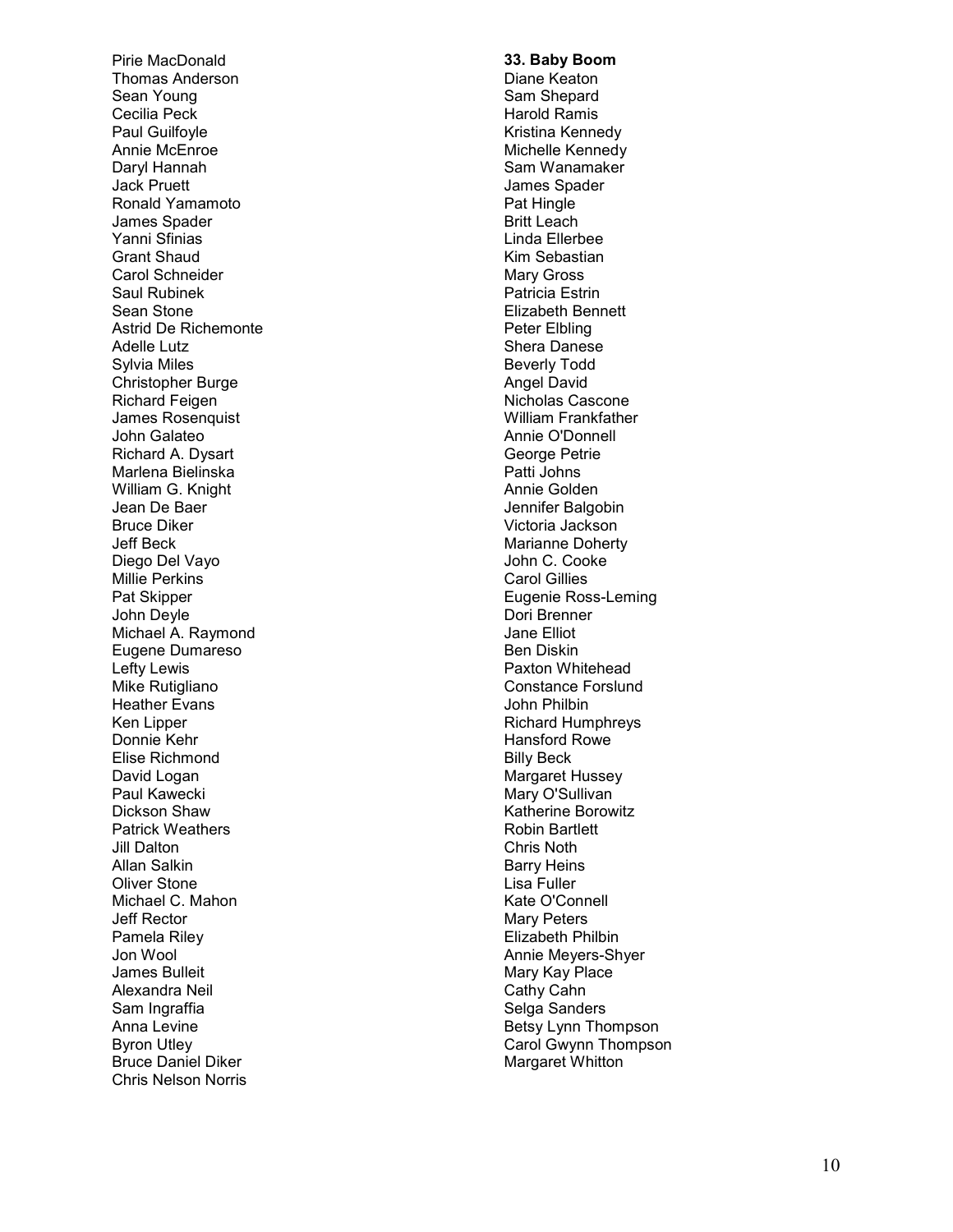### 34. Mannequin

Andrew McCarthy Kim Cattrall Estelle Getty James Spader G.W. Bailey Carole Davis Steve Vinovich Christopher Maher Meshach Taylor Phyllis Newman Phil Rubenstein Jeffrey Lampert Kenneth Lloyd Jake Jundef Harvey Levine Tom McCarthy Pat Ryan Glenn Davish Steve Lippe Lee Golden Vernon R. DeVinney Olivia Frances Williams Charles Lord Ben Hammer Jane Moore Jane Carol Simms Judi Goldhand Lara Harris Dan Lounsbery Kitty Meinhardt Katherine Conklin Andrew Hill Newman Bill Greene Nancy Kirk

#### 35. Pretty in Pink

Molly Ringwald Harry Dean Stanton Jon Cryer Annie Potts James Spader Andrew McCarthy Jim Haynie Alexa Kenin Kate Vernon Andrew Dice Clay Emily Longstreth Margaret Colin Jamie Anders Gina Gershon Bader Howar Christian Jacobs Audre Johnston Melanie Manos Maggie Roswell Dweezil Zappa Jimmie Podrasky Tommy Blatnick Timothy J.

Terry Wilson Bruno Coon Jeffrey Hollie Kevin Ricard David Sutton Kevin T. Williams Rock Deadrick Karen Laine Kristy Swanson Kevin D. Lindsay

## 39. Family Secrets

Gary Dontzig Melissa Gilbert Marlena Giovi Stefanie Powers Marion Ramsey Kimmy Robertson Gary Sinise James Spader Maureen Stapleton Irene Tedrow

## 36. The New Kids

Shannon Presby Lori Loughlin James Spader John Philbin David H. MacDonald Vince Grant Theron Montgomery Eddie Jones Lucy Martin Eric Stoltz Paige Lyn Price Court Miller Tom Atkins Jean De Baer Robertson Carricart Brad Sullivan Chad Wiggins John Archie Alex Panas Toni Crabtree Fred Buch Ilse Earl Billy Barzee Greg Gilbert John D. LeMay Noel Rego Donnie Kehr Timothy Owen Waldrip Margaret Welsh Kenneth Ian Davis